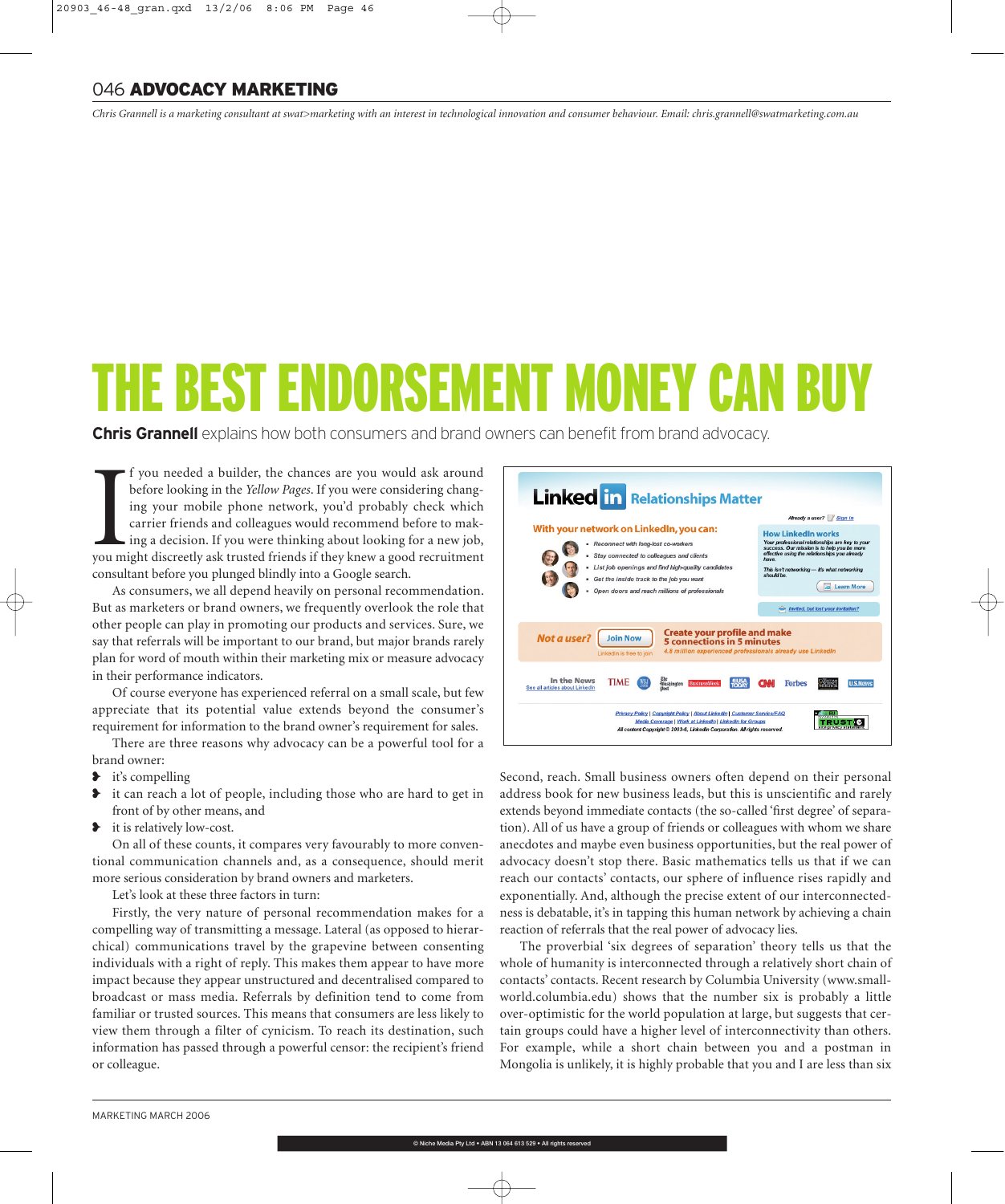people apart, since the marketing community in Australia is a small and well-connected one.

If harnessed effectively, this interconnectedness gives us an efficient means of reaching these people – and it doesn't require an expensive message distribution infrastructure. Which brings us to the third factor, cost. The human network doesn't have a rate card, but it would be wrong to think that using it effectively is free of charge. It does tend to have fewer immediate overheads than, say, a TV campaign, but to make good use of recommendations and referrals for a corporate message still requires investment, as we will see.

If brand owners and marketers want to make better use of advocacy, where should they start? A good place to begin is to remind ourselves that customers are not merely individuals, but members of an interconnected community.

Awareness that the members of a customer base are networked in this way puts paid to the temptation to think of audience interactions as isolated customer experiences. In particular, it demands that brand owners think seriously about the implications for both communications strategy and business behaviours more generally.

# **CC** The human network doesn't have a rate card, but it would be wrong to think that using it effectively is free of a rate card, but it would be wrong to charge. ??

When a friend or colleague mentions a relevant company or product in glowing terms, it's highly likely you will go on to investigate – or at least make a mental note to be retrieved at a later date. When the person passing on the story has pre-qualified your interest in the category (for instance, by establishing that you are planning on buying a new phone before telling you about their own provider) the likelihood of you taking proactive action will soar dramatically.

And here is the leverage point for the brand owner. Think what we could do to our awareness levels if we made it really easy for people to recommend us… Imagine how customer preference would favour our products if we made it really easy for people to promote our brand to each other…..

We've seen that advocacy stacks up well against conventional paid media channels and, consequently, that it should be considered as part of the communications mix. Unfortunately, it can also feel rather chaotic and random in a world where the accountability of promotional campaigns receives increasing attention. Indeed, terms like 'viral marketing' don't help matters since they suggest a lack of discernment (a virus infects anyone – regardless of who they are).

Advocacy on the other hand, suggests the involvement of a human agent. The idea that you simply throw the seed of a message in the general direction of your target audience flies in the face of targeted marketing theory, but that is not what advocacy is about.

In a recent edition of *Marketing*, Con Stavros talked about 'internet ad forwarders' being 'increasingly choosy'. The same thing is true offline as well as online – be it with a joke or with a piece of factual information. Advocacy is highly targeted, since the presence of a human filter at each stage of the journey means that messages will tend to be directed towards those to whom they are most relevant.

If, as a consumer, you hear a good story about a financial services provider, you will not shout from the rooftops about it. Nor will you compose an email or letter about what you have heard and send it to everyone in your address book. Rather, you will pass this information to those who might value it. And particularly if asked your opinion on a particular category or product, you are highly likely to dig out this information and share it.

Every marketer or brand owner should plan to capitalise on advocacy of this kind. But how? The first step is to agree with senior management that advocacy will be considered as a legitimate step in the customer journey. Then make sure that relevant business processes, communications strategies, database systems and marketing campaigns are reviewed for their impact upon advocacy. And, as with any marketing initiative, put measures in place to quantify (and if possible qualify) advocacy rates for tracking and monitoring.

With these bases covered, there are broadly two tasks:

- ❥ making advocacy easy, and
- ❥ giving it an incentive.

The internet (while not being the whole story) can help a great deal on both counts. We've all seen (and most probably used) the click-here-to-send-to-a-friend model. The fact that much of the population of the Western world spends its days slumped in front of an in-box has delivered an unprecedented rise in the immediacy of our interconnectedness.

Intuitively we are all aware of this. How often have you received the same forwarded video clip or anecdote via two (apparently) unrelated people in quick succession? And how often have you met two (seemingly) unconnected people for the first time and found they have seen exactly the same email?

I recently tried a very simple test to find out how powerful interconnectivity might be by signing up to LinkedIn (www.linkedin.com). This is an online tool that aims to track not only your own contacts, but also your contacts' contacts and, in turn, their contacts too. And, sure enough, by the time that 14 of my immediate contacts had signed up, I had 138 people two steps away from me. But, most astonishingly of all, these people gave me access to 24,410 people in only three steps! Bear in mind that by this point many of my immediate contacts had only found out about LinkedIn from me, and hadn't yet registered any contacts of their own.

Suddenly the potential power of click-here-to-send-to-a-friend begins to become clear.

We've already noted that marketers sometimes feel uncomfortable talking about advocacy because it is far less tangible than conventional paid-for media and consequently can be harder to manage or predict. Fortunately, the internet has an important role to play in both facilitating referrals and creating some structure that can track (and even encourage) the recommendation of a product by one person to another. Most eCRM platforms can produce reports that detail various data concerning forwarding of information, and many websites and newsletters can be designed to make this no more complicated than a couple of clicks.

As for encouraging advocacy, the old model used to be all about money. In exchange for passing on a message or signing up a friend, the advocate would receive 10 dollars. But non-financial incentives are becoming increasingly popular – and again the internet has played an important role. The notion of creating (usually amusing) content for peer-to-peer distribution via email – accompanied by a promotional message, brand name or contact details – is particularly well-suited to using the internet as a delivery medium.